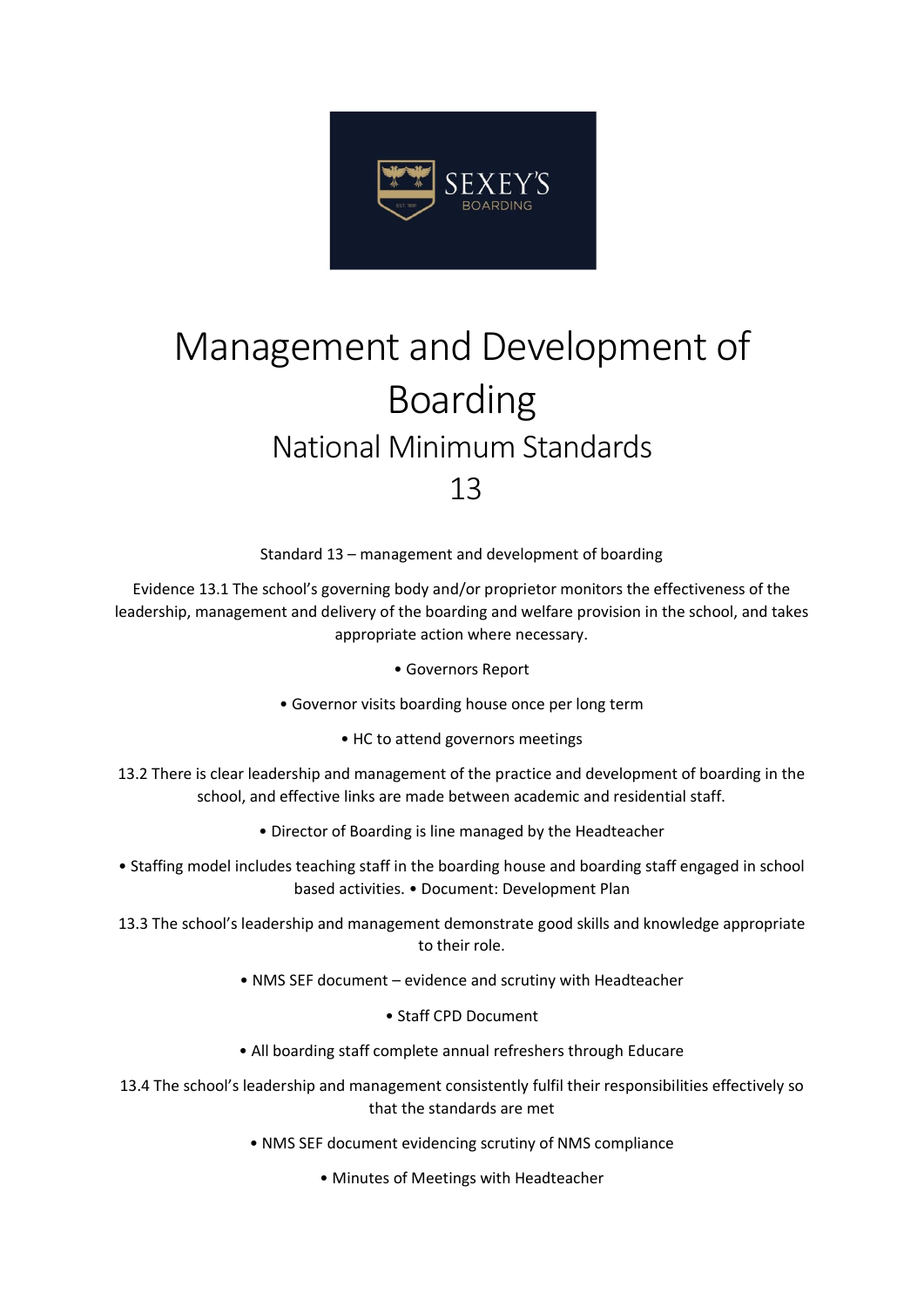13.5 The school's leadership and management and governance actively promote the wellbeing of pupils.

- Daily safeguarding panel
- Wellbeing noticeboards
- Document: Health and Wellbeing Policy
	- Mentoring program
	- Boarders assemblies
	- Weekly PSHE programme
- 13.6 Senior boarding staff have an excellent level of experience and/or training.
- Evidence: senior staff have extensive experience of working in a variety of settings. The senior boarding staff have over 20 years boarding experience between them
- Staff are completing online educare boarding specific Reviewed April 2021 National Minimum Standards for Boarding: Standard 13 training and BSA training days.
	- Document: Staff qualifications
	- 13.7 The school follows and maintains the policies and documents described in Appendix 1.
- NMS Scrutiny meeting The records specified in Appendix 2 are maintained and monitored by the school and action taken as appropriate.
- NMS Scrutiny meeting The issues specified in Appendix 3 are monitored, and action is taken to improve outcomes for children as appropriate
	- NMS Scrutiny meeting see reviews

Management and Development of Boarding Sexey's School recognises the need to invest in the training and development of all its employees to deliver the best possible education/care to its boarders. By providing opportunities, facilities and/or financial assistance, it aims to ensure that all staff possess the knowledge, skills, and behaviours necessary to perform successfully in their current and future roles. While everyone must have responsibility for her/his own development, the primary responsibility for training and developing individuals and groups of employee's rests with the Director of Boarding / Senior Leadership Team. The Director of Boarding/Senior House Parents responsible for the line management of staff should ensure that they act in accordance with the School's performance management policy, carry out regular and careful individual development planning, to identify individual training and development needs, and proposals for meeting these needs, which will be recorded and communicated accordingly. Training and development activities may include many other activities, such as on the job training, coaching, mentoring, knowledge sharing, action learning sets, e-learning, research projects, secondments, job swaps, shadowing, visiting other schools, as well as formal training programmes. The Director of Boarding will communicate to Boarding staff the identified training needs, this will consider the wider needs of the boarding houses as well as individual CPD requirements applicable to roles. Where individual training needs have been identified as part of the performance review process these will be fully supported and reviewed on a regular basis. Records of training and CPD can be found with HR. In addition to the Director of Boarding all staff will have